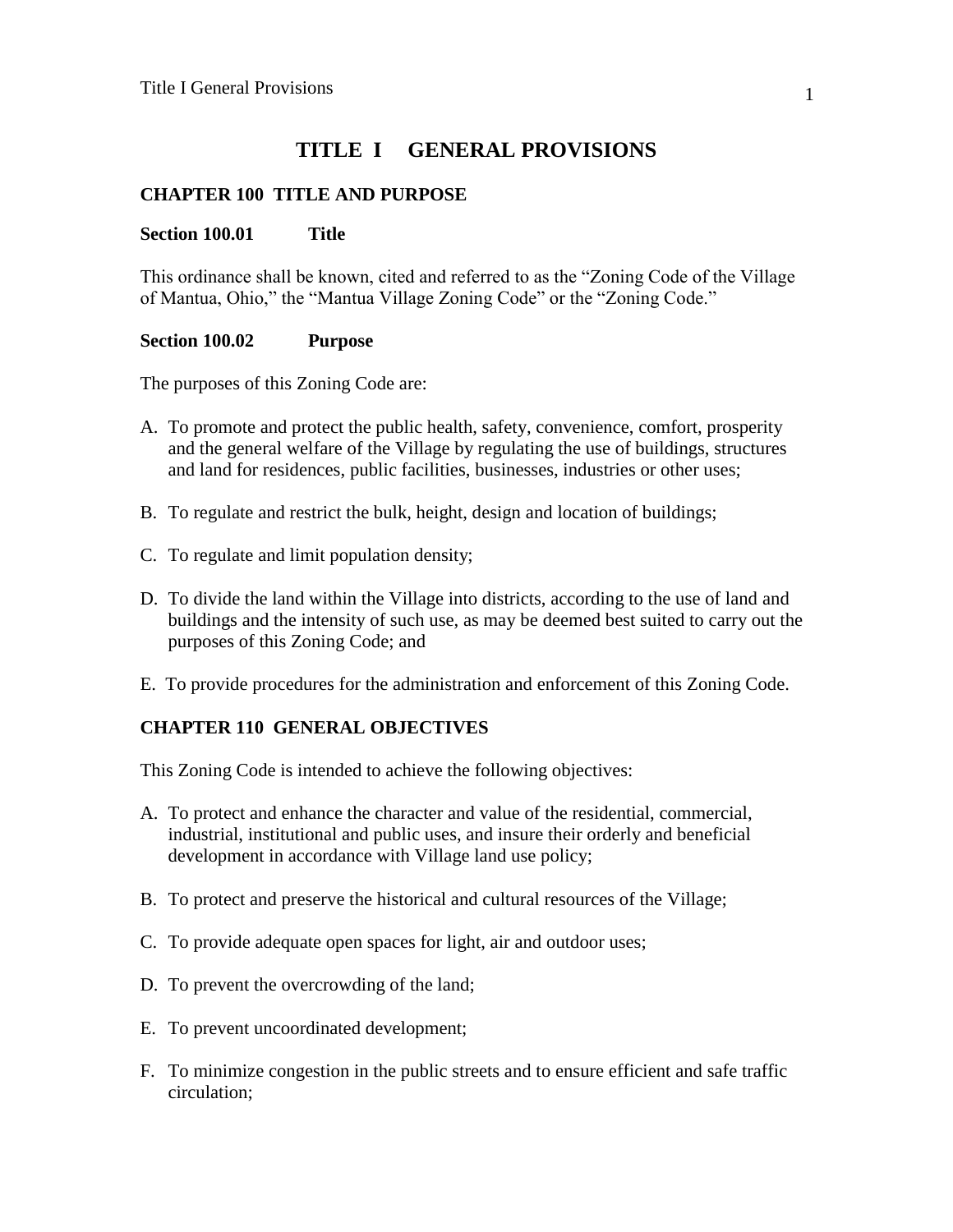- G. To encourage land use patterns that ensure economical extensions for the sewer and water systems, waste disposal services and other public utilities, as well as the development of adequate recreational facilities and other public facilities;
- H. To provide for orderly growth and development and to guide the future development of the Village in accordance with Village land use policy;
- I. To safeguard the public against flood damage and to prevent damage to environmentally sensitive areas;
- J. To protect ground water quality; and
- K. To accomplish the goals and purposes set forth in each chapter consistent with the intent and purposes of this Code.

## **CHAPTER 120 INTERPRETATION**

The provisions of the Zoning Code shall be construed to achieve the purposes for which they are adopted. In interpreting and applying the provisions of this Zoning Code, these provisions shall be held to be the minimum requirements for the promotion of public health, safety and general welfare. Whenever the requirements of this Code conflict with any other lawfully adopted rules, regulations, or ordinances, the most restrictive, or that imposing the higher standards shall govern.

## **CHAPTER 130 COMPLIANCE**

After the effective date of this Zoning Code, no buildings, structures, uses of land, or lots of record shall be established, altered, moved, divided or maintained except in accordance with the provisions of this Zoning Code. Existing buildings, structures and uses of land that do not comply with the regulations of this Zoning Code are nonconforming*,* pursuant to Chapter 420, Nonconforming Uses and Structures or are contrary to this Zoning Code.

#### **CHAPTER 140 REPEAL OF EXISTING ZONING CODE**

The Zoning Code for the Village of Mantua adopted as ordinance No.91-25 on December 13, 1991, and as subsequently amended, together with the Zoning Districts Map that is a part of that Zoning Code is hereby suspended and amended to read as set forth in this Zoning Code.

## **CHAPTER 150 SEVERABILITY**

If any provision of this Zoning Code is held to be unconstitutional or otherwise invalid by any court of competent jurisdiction, the remaining provisions shall not be invalidated and shall remain in full force and effect. Should any provision of this Zoning Code be held as unconstitutional or otherwise invalid, and the Zoning Code as it existed prior to the